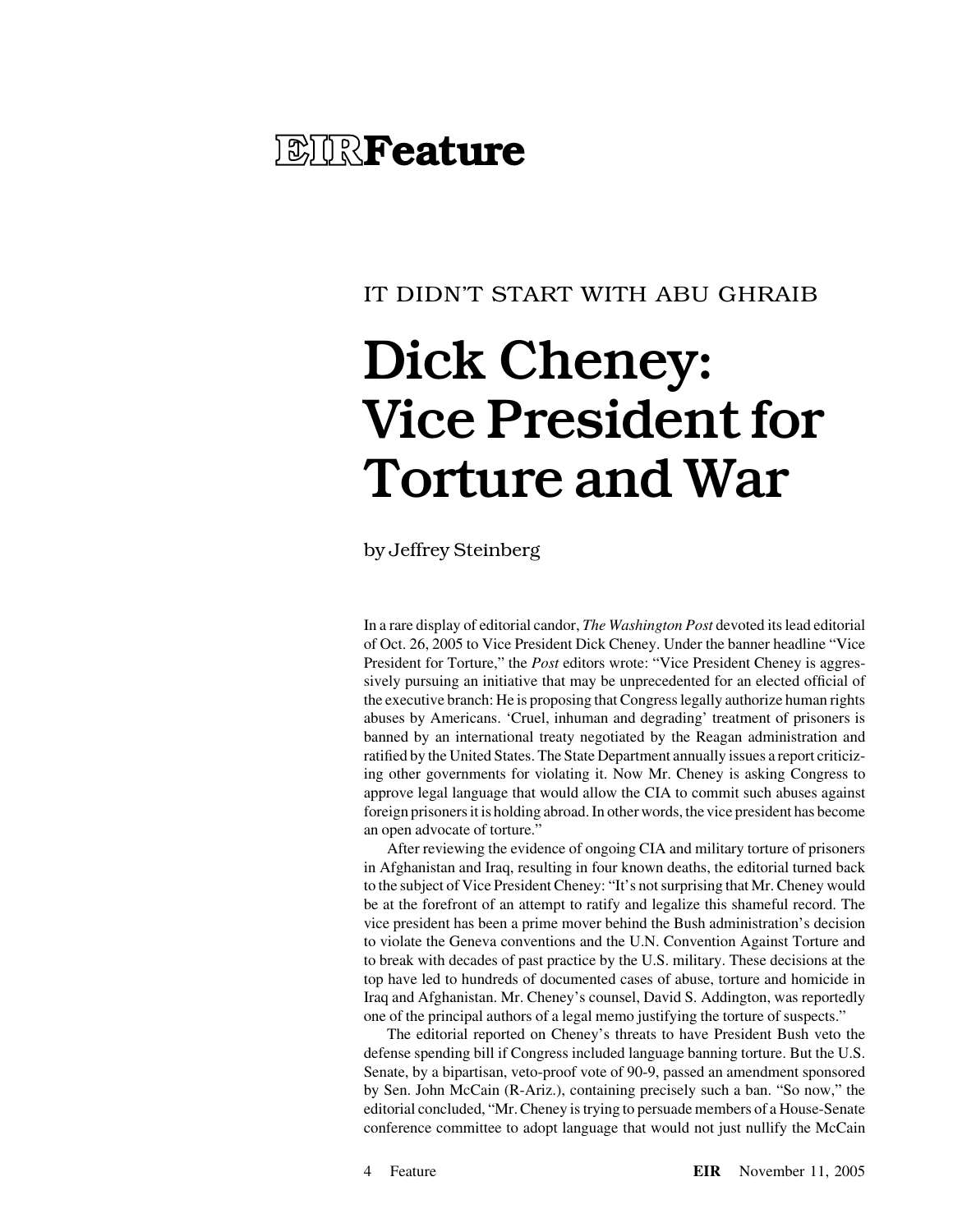

*The torture and cover-up team in the Oval Office in April 1975, when Dick Cheney (left) was deputy chief of staff and Donald Rumsfeld (right) was chief of staff for President Gerald Ford (back to camera).* www.ford.utexas.edu

amendment but would formally adopt cruel, inhuman and But a more careful review of Cheney's past suggests that degrading treatment as a legal instrument of U.S. policy. The he went through no such radical personality change. In fact, Senate's earlier vote suggests that it will not allow such a the very first time he found himself in a top White House post, betrayal of American values. As for Mr. Cheney: He will be he moved heaven and earth to cover up a long-standing CIA remembered as the vice president who campaigned for program of torture: crimes against humanity, as spelled out

And how did Vice President Cheney respond? Following security assassination." the Federal indictment and resignation of Cheney's chief of Based on *EIR*'s investigation, Dick Cheney comes across staff and top national security aide, Lewis "Scooter" Libby, as a man obsessed with torture and war for more than 30 years, on Oct. 28, for his role in the Plamegate leak, Cheney turned who has carefully used the power of his office to trample on around and named the very same David Addington of torture- the U.S. Constitution, international law, and the most basic memo infamy as his new chief of staff. The message from concepts of humanity. Cheney could not have been any more blunt. He *is* the Vice President for war and torture—and he flaunts it. Cheney's **A White House Coverup** behavior, now more than ever, makes his immediate removal On July 11, 1975, then-Deputy White House Chief of from office a precondition for the United States to shed its Staff Dick Cheney penned a memorandum for his boss and current, unfortunately well earned, image as the world's lead- sponsor, Donald Rumsfeld, President Gerald Ford's Chief of

Some people who have known Dick Cheney for a long chemist, Dr. Frank Olson. time say they are perplexed by his open embrace of perpetual Dr. Olson had died under mysterious circumstances in war and torture, since he took charge of the Bush Administra-<br>November 1953. He had plunged from a 13th-floor window tion from his Vice Presidential perch in January 2001. Some of the Statler Hotel in New York City, at 2:30 in the morning say that the attacks of Sept. 11, 2001 traumatized the man, of Nov. 28, while in the company of a CIA officer, Dr. Robert and that Cheney went through a marked personality change V. Lashbrook. At the time, his death was ruled a suicide, after that. Other Cheney apologists describe him as living on and no thorough autopsy was conducted. The Olson family borrowed time, always facing sudden death from his serious remained clueless about the true circumstances of Dr. Olson's degenerative heart disease, and therefore, a man in a hurry death until June 10, 1975, when the "Commission on CIA to complete his life's mission, with no patience for anyone Activities Within the United States," chaired by Vice Presistanding in his way. dent Nelson A. Rockefeller, publicly released its report.

torture." at Nuremberg; and what one close observer called "a national

ing rogue state. Staff. The memo dealt with "The Olson Matter/CIA Suicide," and was written in response to a press conference the previous **It Didn't Start With 9/11** day by the wife and three children of a deceased U.S. Army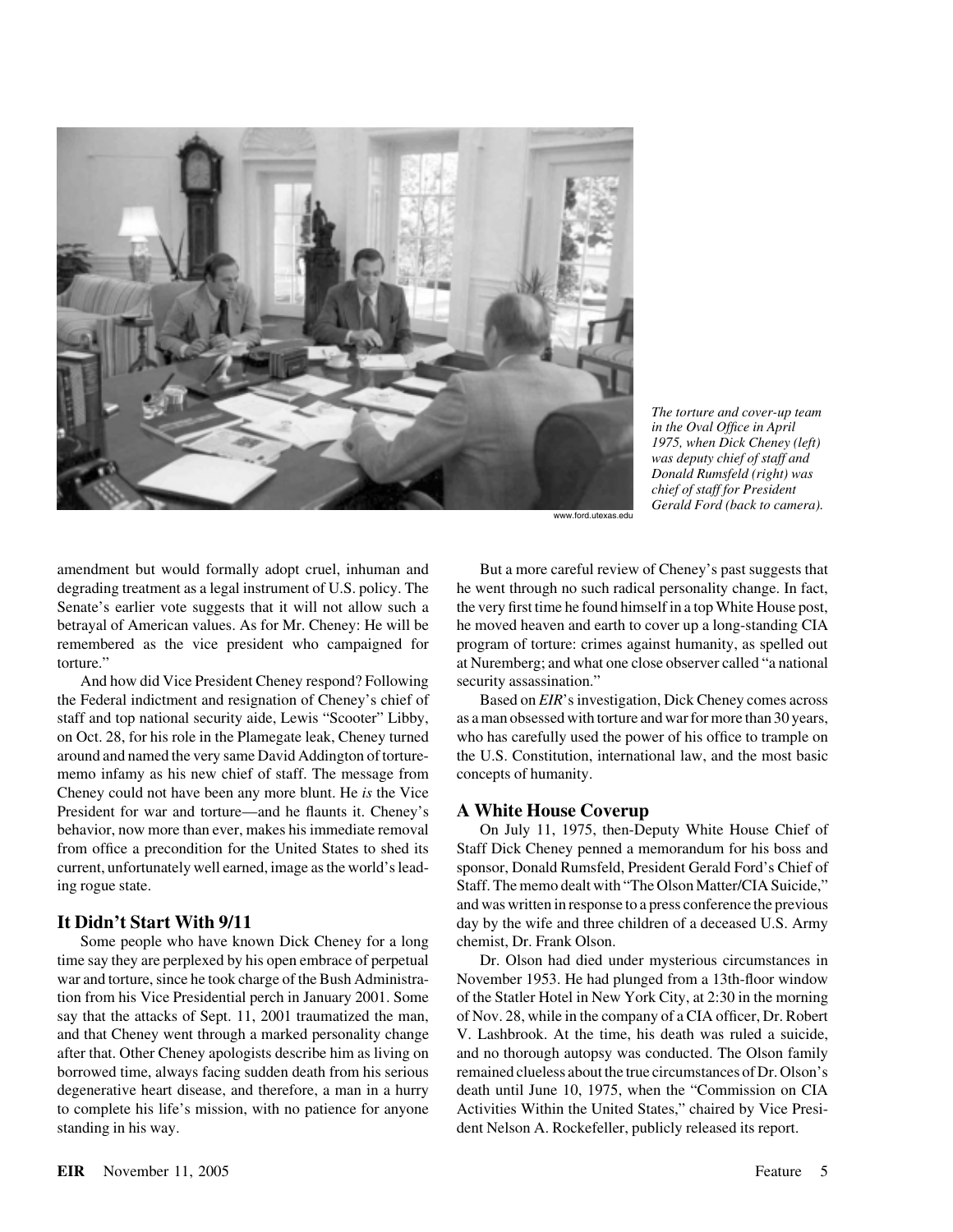| MEMORANDUM FOR: | DON RUMSFELD                                        |
|-----------------|-----------------------------------------------------|
| FROM:           | DICK CHENEY                                         |
| SUBJECT:        | The Olson Matter / CIA Suicide                      |
|                 | a proposed brief statement for the President to use |

his Press Conference. It would be best for him to use it in response to a question, although if he wished, he can use it as an opening statement.

There is also attached a four page memo prepared by the Civil Division, the Department of Justice, based upon information obtained from the CIA regarding the events surrounding Mr. Olson's death.

Rod Hills has questions concerning the last paragraph of the Justice Department memo which expresses the Justice Department opinion that court action against the U.S. would be barred. He will pursue the matter with the Attorney General.

At this point, we do not have enough information to be certain we know all of the details of this incident. Furthermore, there are serious legal questions that will have to be resolved concerning the Government's responsibility, the possibility of additional compensation, and the possibility that it might be / necessary to disclose highly classified national security information in connection with any court sult, or legislative hearings on a private bill intended to provide additional compensation to the family.

Determined to be an administrative markin<br>Cancelled per E.O. 12356, Soc. 1.3 and<br>Archivat's memo of March 16, 1989 NARS date 5/2-/45 2490 Dy

The July 11, 1975 memo authored by Cheney to Rumsfeld on the Olson revelations, lations, was Dick Cheney and Donald<br>shows Cheney's commitment to government cover-up 30 years ago (and barely a year<br>after President Nixon's r *after President Nixon's resignation for covering up the Watergate crimes).* 

were the following three paragraphs, inserted in a section tial Library, that shed light on what happened in July 1975. describing the CIA's secret experiments on mind control By then, the access to those documents had been restricted by drugs, in which American citizens were used as guinea pigs, a George W. Bush Presidential order, signed early in his first sometimes without their consent: term. An historian, Kathryn S. Olmsted, who had written

sion during the early phases of this program (in 1953), LSD made the documents available to Eric Olson in late Spring was administered to an employee of the Department of the 2001. Army without his knowledge while he was attending a meet- On July 11, 1975, Cheney wrote a memo to Rumsfeld on ing with CIA personnel working on the drug project. the Olson revelations. "At this point," Cheney wrote, "we do

in discussions where the testing of such substances on unsus- details of this incident. Furthermore, there are serious legal pecting subjects was agreed to in principle. However, this questions that will have to be resolved concerning the Governindividual was not made aware that he had been given LSD ment's responsibility, the possibility of additional compensauntil about 90 minutes after it had been administered. He tion, and the possibility that it might be necessary to disclose developed serious side effects and was sent to New York with highly classified national security information in connection a CIA escort for psychiatric treatment. Several days later, he with any court suit, or legislative hearings on a private bill jumped from the thirteenth floor window of his room and died intended to provide additional compensation to the family." as a result. Attached to the Cheney-to-Rumsfeld memo was a four-

'circumstances arising out of an experiment undertaken in the Olson's "suicide," and a proposed one-paragraph statement course of his official duties for the United States government,' for President Ford to deliver at a scheduled press conference thus ensuring his survivors of receiving certain death benefits. later that day, including an invitation to the Olson family to Reprimands were issued by the Director of Central Intelli- visit the White House to receive an official apology from the gence to two CIA employees responsible for the incident." President for Dr. Olson's death and the 20 years of govern-

The next day, June 11, 1975, the *Washington Post* published a front-page story by Thomas O'Toole, detailing the Rockefeller Commission findings, and, for the first time, the Olson family got some indication of the actual circumstances of the death of Dr. Frank Olson. Or did they?

The Rockefeller Commission revelations would trigger a 30-year odyssey for then 31-year-old Eric Olson, the oldest son of Dr. Olson, a Harvard-trained psychologist, who has since devoted much of his life to getting to the bottom of the circumstances surrounding the death of his father. Gradually, over the course of three decades, Eric Olson has peeled away more and more of the layers of the cover-story, and now, for the first time, has something approximating a true picture of the events surrounding his father's death more than a half-century ago.

## **The Cheney Memo**

The first obstacle that the Olson family ran up against, after the Rockefeller reveof a century later that the Olsons learned about the existence of a treasure-trove of

Buried on page 227 of the Rockefeller Commission report White House documents on file at the Gerald Ford Presiden-"The Commission did learn, however, that on one occa- about the mid-1970s investigations into the CIA and FBI,

"Prior to receiving the LSD, the subject had participated not have enough information to be certain we know all of the

"The General Counsel ruled that the death resulted from page Justice Department chronology of events leading to Dr.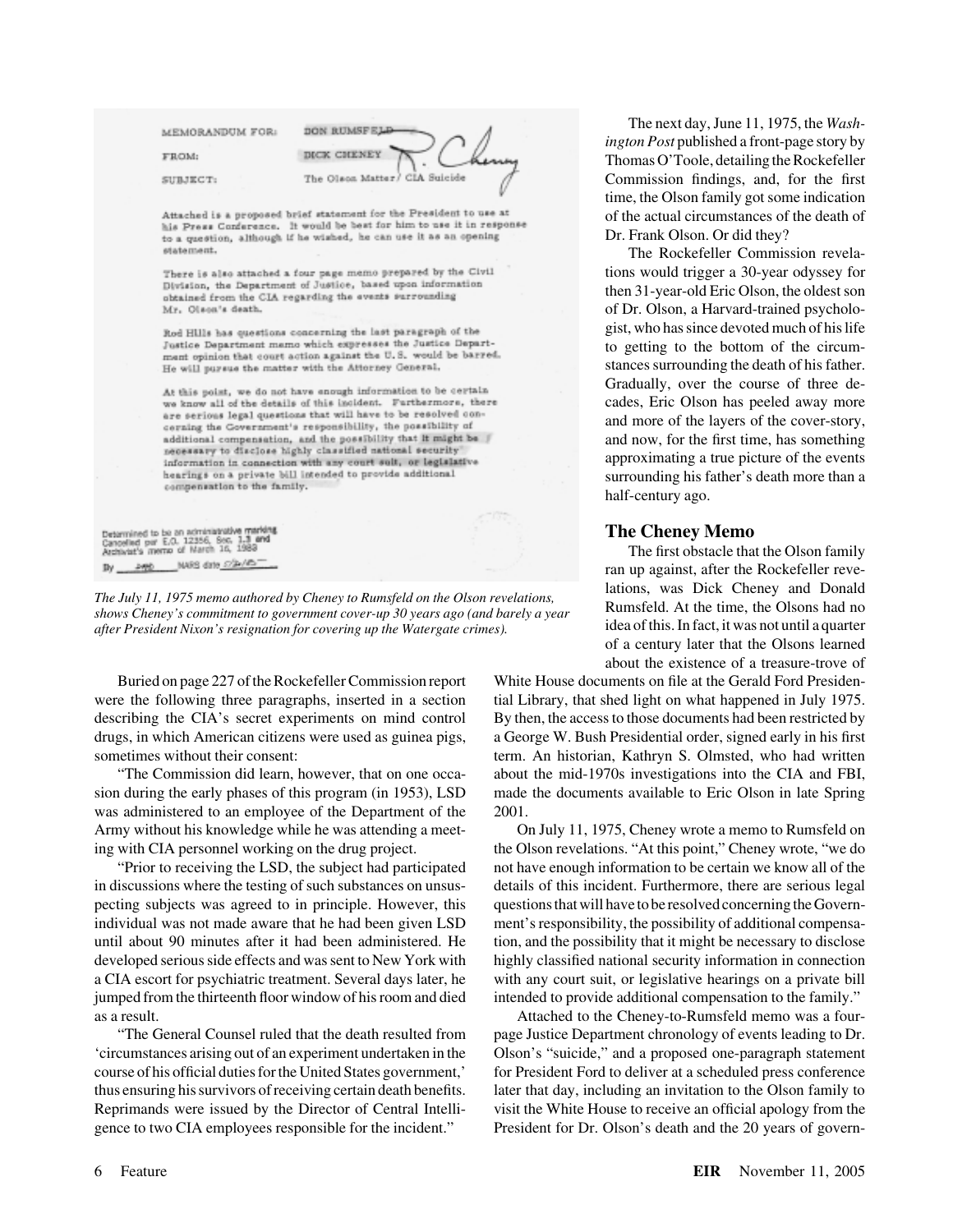

## **CIA** Infiltrated 17 Area Groups, **Gave Out LSD Suicide Revealed District the Focus**

**Mid Urged** 

*On June 11, 1975, the* Washington Post *was the first paper to cover the Frank Olson "suicide," 22 years late. The headline "Suicide Revealed" is ironic, in that no name is provided.*

 $\mathbf{r}$ 

official coverup of the true circumstances of the death of Dr. may mean as a practical matter we would have no defense Frank Olson for nearly two decades. The against the Olson law suit. In this connection, you should

ment memos, dated July 16, 1975, September 1975, and Sept. recommend that the evidence concerning his employment not 30, 1975, Cheney and other top Ford Administration officials be released in a civil trial. debated how to respond to Olson family threats to sue the "In short," the Hills-to-Cheney-to-Ford memo concluded, Federal Government for millions of dollars, and their demand "there is a significant possibility that a court would either (a) for a thorough public airing of the circumstances surrounding grant full discovery to the Olsons' attorneys to learn of Dr. Frank Olson's death. Olson's job responsibilities; or (b) rule that as a matter of

counsel Roderick Hills through Dick Cheney to President criminally given him cannot as a matter of law be determined Ford, the author candidly admitted, "The bizarre circum- to have died 'in the course of his official duties.' stances of his death could well cause a court of law to deter- "If there is a trial, it is apparent that the Olsons' lawyer mine as a matter of public policy that he did not die in the will seek to explore all of the circumstances of Dr. Olson's course of his official duties. Dr. Olson's job is so sensitive that employment as well as those concerning his death. It is not

ment silence on the case. it is highly unlikely that we would submit relevant evidence to The four-page chronology would form the basis of the the court on the issue of his duties. The latter circumstance In a series of follow-up White House and Justice Depart- know that the CIA and the Counsel's office both strongly

Hallat J. Ctain Minn Vate

In the undated September 1975 memo from White House public policy, a man who commits suicide as a result of a drug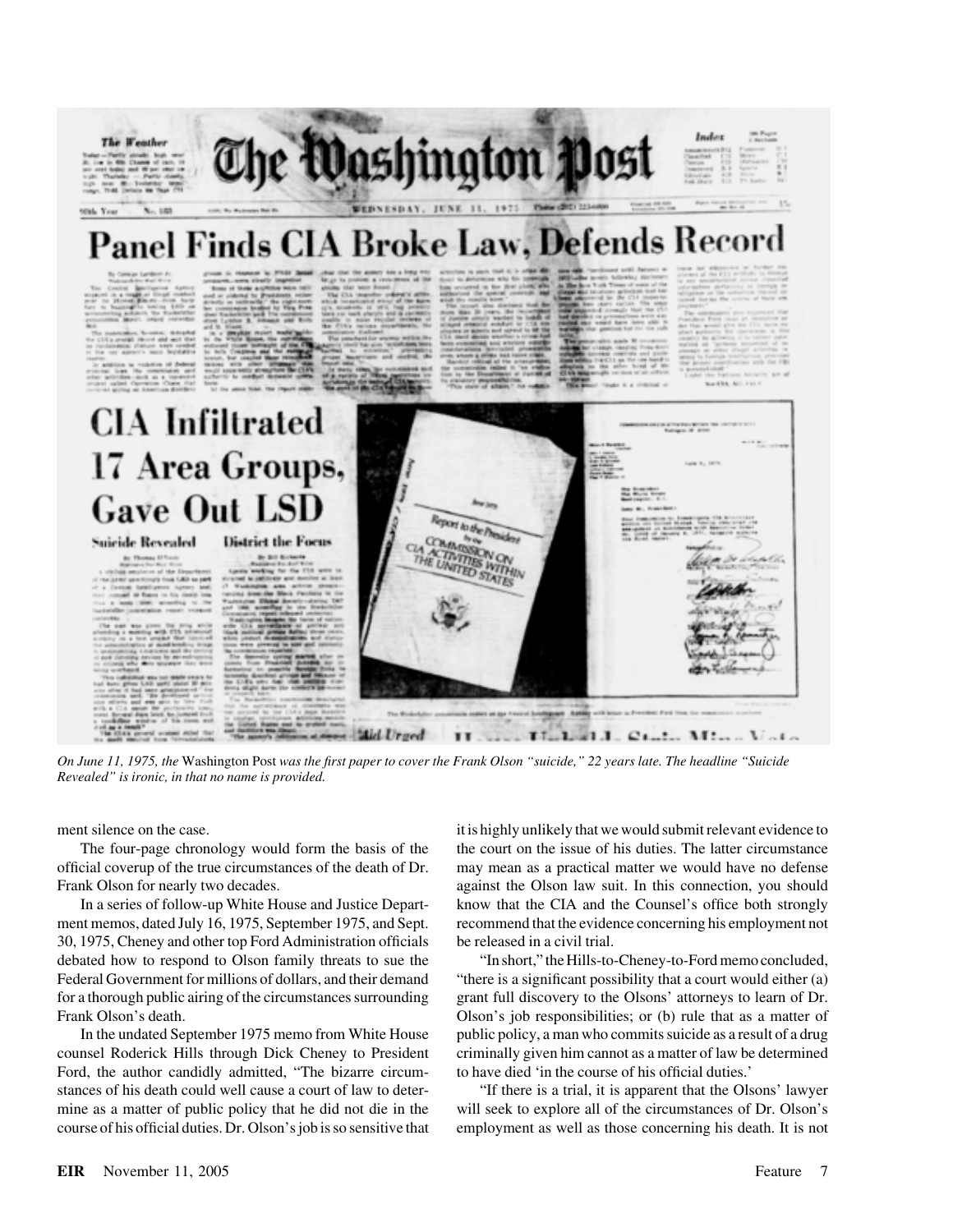

*Frank Olson, who in 1953 paid with his own* life for being a patriot *and murder.*

*who believed that the It took Eric Olson, Frank's son, more than 30 years to push United States should through the U.S. government's obstacles and lies, and learn the truth about his father's death.* 

Courtesy of Eric Olson

up the activities of the CIA." United States.

Just a little more than a year after the resignation of Presi- At one point, Houston was explicitly asked, by Abzug, dent Richard Nixon for covering up the crimes of Watergate, if the exemption included the murder of Dr. Frank Olson. top White House officials, including Dick Cheney, were can- Decades later, it would be made clear that Abzug was much didly discussing a coverup of the Frank Olson case, "for na-closer to the truth than she probably suspected at the time. tional security." From the official House transcript:

Even as memos were flying back and forth between the hold his Oval Office apology session with the Olson family, suicide of Mr. Frank Olson in New York? Was there an interon July 21, 1975. Two days later, the Olsons had lunch with nal investigation conducted by the CIA? then-CIA Director William Colby. At the lunch, Colby per- **Mr. Houston:** There was an internal investigation consonally handed over approximately 150 pages of redacted ducted by the CIA at the direction of the then-Director, Mr. CIA documents, all pertaining to the death of Dr. Frank Olson. Dulles. At that time, the Olson family had no idea that Frank Olson **Ms. Abzug:** Was this matter ever referred to the Departhad worked for the CIA. They thought he was employed by ment of Justice? the U.S. Army, as a civilian chemist at Fort Detrick, the home **Mr. Houston:** I do not recall that it was referred to the of the military's biological and chemical weapons labora- Department of Justice. My only dealings with the case was tories. with the Bureau of Employee Compensation.

in on some of the Agency's most secret efforts to develop there was foul play. Was it ever referred to the New York "truth drugs" and brainwashing techniques for interrogations. Police Department or State authorities for consideration? Those top secret assignments set into motion, step by step, **Mr. Houston:** Not that I recall. the events that led to the Statler Hotel, and Dr. Frank **Ms. Abzug:** In other words, this memorandum of under-

Unbeknownst to the Olson family at the time of the Ford murder? and Colby meetings, the House Government Operations **Mr. Houston:** It was not designed to give immunity to

Committee, under the chairmanship of Rep. Bella Abzug at all clear that we can keep such evidence from becoming (D-N.Y.), held several days of hearings, beginning July 22, relevant even if the government waives the defense of the 1975, at which CIA General Counsel Lawrence Houston was Federal Employees Compensation Act. Thus, in the trial it grilled about a Memorandum of Understanding, dated March may become apparent that we are concealing evidence for 1, 1954, between the Justice Department and the CIA, exnational security reasons and any settlement or judgment empting all CIA personnel from criminal prosecution for acreached thereafter could be perceived as money paid to cover tions they undertook in the national security interest of the

White House, the CIA, and the Justice Department, shaping **Ms. Abzug:** Would you please tell me what the decision a damage control and pay-off strategy, President Ford did was which was made with respect to the 1953 LSD-induced

In fact, Olson had worked for the CIA, and was brought **Ms. Abzug:** It may very well have been a State offense if

Olson's murder. Standing, in your judgment, gave authority to the CIA to make decisions, to give immunity to individuals who happened to **Robbed and Cheated** work for the CIA, for all kinds of crimes, including possible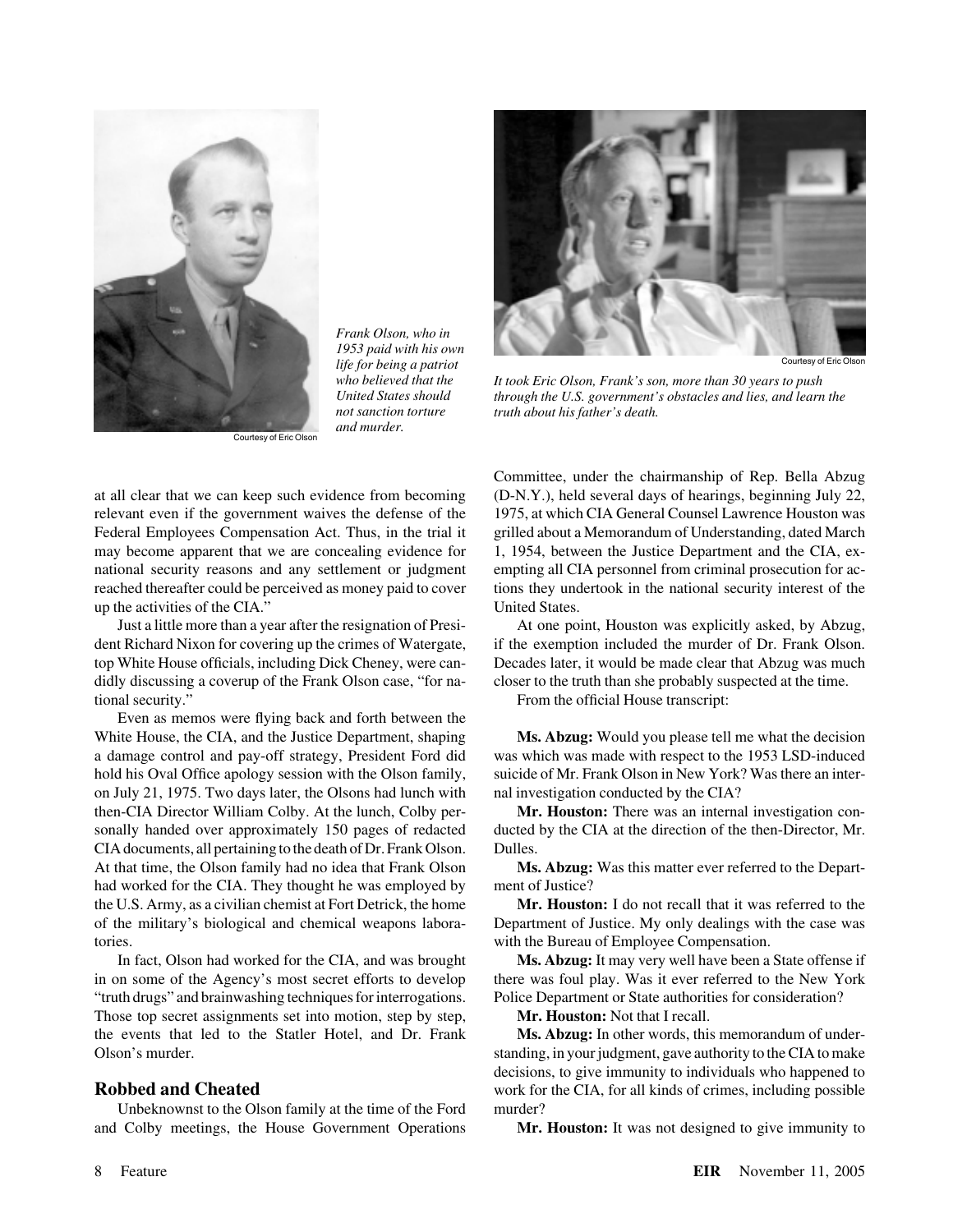individuals. It was designed to protect operations or information of the Agency, which was [sic] highly sensitive.

**Ms. Abzug:** Was that not the effect of the actual interpretation made by the CIA and their advisors?

**Mr. Houston:** It could have that effect, yes.

**Ms. Abzug:** Did it not have that effect? **Mr. Houston:** In certain cases it did.

Dick Cheney continued to be a central player in the White House efforts to bury the Frank Olson story. On Aug. 4, 1975, Roderick Hills wrote another memo to Cheney, warning, "The attorneys for the Olson family are pushing very hard for information and are claiming a lack of cooperation with the CIA and DOD. I cannot be certain, of course, but it appears to me that they have been increasingly belligerent. . . . Accordingly, I believe that sometime in the next week or two we should attempt Counsel to the CIA, has a partner at Arnold and Porter who is quite close to the Olson

Colby, reporting on his attempts to negotiate a settlement admit anything." Dr. Gottlieb was the person who covertly with Olson family attorney David Kairys. "David Kairys, the administered the LSD to Olson at Deep Creek Lake. attorney for the Olson family, called this afternoon somewhat On Oct. 29, 1975, CIA Director Colby wrote to President distressed," Rogovin wrote. "The family has reviewed the Ford, complaining that the Justice Department was balking at materials we had made available and appears to believe that a private settlement with the Olson family, on the grounds Frank Olson was killed by the CIA. Their theory is bottomed that attorneys there believed the government would win a on the assumption that Frank Olson was a security risk. Kairys lawsuit. "Under the circumstances,"Colby wrote, "this would says that the file seems to be more concerned about security not appear to be in the best interests of the nation or the Olson than how Olson actually died." The memo itemized all of family. I believe in good conscience that the circumstances of the questions raised by the family, after reviewing the CIA this case require an equitable response from the government." documents, and noted, ominously: "Kairys insists that the Colby recommended that the family be paid \$1,250,000 family wants to know what happened to Frank Olson. To through a private bill in the Congress. facilitate this lack of information from the files, Kairys wants Two days after writing the letter to President Ford, Bill to take sworn depositions of CIA people as well as Lashbrook, Colby was fired as CIA Director in what came to be known

gist, who was secretly employed by the CIA in its experiments mentor and boss, Don Rumsfeld, was named as Secretary of on LSD and other mind-altering drugs. Following Frank Defense, he was promoted to White House Chief of Staff, Olson's drugging on LSD at Deep Creek Lake in western where he would continue to preside over the coverup of the Maryland on Nov. 19, 1953, he was brought by CIA official death of Frank Olson. Lashbrook to New York, for "psychiatric" treatment by Dr. It would take two more years for the government to reach

ist of the CIA's Technical Services Staff, and the head of (R-Calif.) objected, and insisted that the deal be renegotiated.



To Mar Abie Obson with deepnt gratitude

to contact the attorneys with the help of<br>the Avalogue of the Oval Office, July 21, 1975, to make a personal apology—in accordance with the<br>an intermediary (Mitch Rogovin, Special<br>an intermediary (Mitch Rogovin, Special

children) to see if a settlement might not be arranged." Project MKULTRA, one of the CIA's psychological warfare Three days later, on Aug. 7, 1975, Mitchell Rogovin, Spe- research and development projects, to develop "techniques cial Counsel to the Director of the CIA, wrote to Director that would crush the human psyche to the point that it would

Abramson, and Gottlieb." as the "Halloween Massacre." Colby was replaced by George "Abramson" referred to Dr. Harold Abramson, an aller- H.W. Bush as CIA Director. As for Dick Cheney, when his

Abramson—who had no psychiatric training or degree. a settlement with the Olson family. When a private bill was "Gottlieb" referred to Dr. Sidney Gottlieb, the chief chem- finally introduced into the Congress, Rep. John T. Rousselot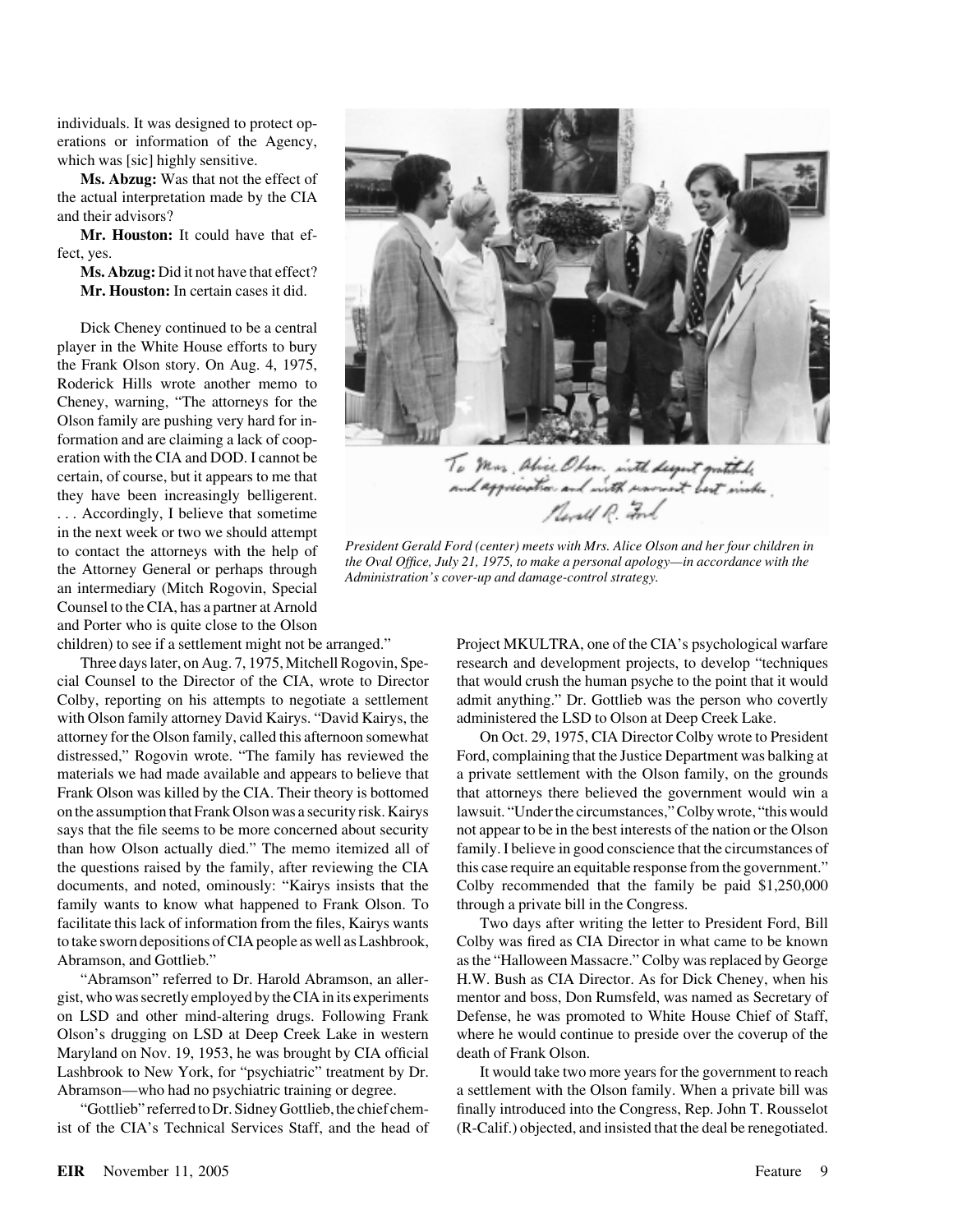accept half the amount—\$750,000—to close this sad and plunge from room 1018A. Armand Pastore confirmed what frustrating chapter in their lives. Olson already suspected: The account provided by Dr. Lash-

Apart from his role in cutting back the Olson family's brook was "impossible." compensation payment, Rousselot earned another footnote in Pastore told Olson that his father had still been alive when the Olson saga. In a contentious meeting with members of the he rushed out to the front of the Statler Hotel after hearing a Olson family, the Congressman blurted out that the family crash on the sidewalk. He also told Olson something that should not expect any special payments from the government, deepened Eric Olson's suspicion that his father had been murbecause "when someone works for the CIA, they know they dered. Within moments of Frank Olson's plunge out the winare taking risks." Up until that point, no government official dow, Dr. Lashbrook had placed a phone call to a number on had bothered to tell the Olsons that Frank Olson had, indeed, Long Island. It was the home of Dr. Abramson. A switchboard been a CIA agent.  $\blacksquare$  operator at the Statler listened in on the brief conversation.

## **Eric Olson's Quest for the Truth** too bad."

recalled that he was so frustrated by the events of 1975-77, 1018A, they found Lashbrook seated on the toilet. He had that he spent the better part of the next 14 years living in made no effort to call the police, and had not even rushed Sweden. However, the distance from his home town of Fred- down to the sidewalk to see if Olson was dead or alive. erick, Md., also enabled him to put the pieces in place, and chart out a course of action that would lead him closer and **The New Autopsy** closer to the truth about his father's life and death. In 1984, In 1993, Alice Olson died. Eric Olson returned to he returned briefly to Washington and convinced his mother America, at this point resolved that he would devote almost and brother (his sister had died in a tragic plane crash, along every waking moment to getting to the bottom of his father's with her husband and child, in 1978) to launch their own death. One of the first things Eric did, with the support of his investigation into what had really happened to Frank Olson. younger brother, Nils, was to contact Dr. James Starrs, a noted Eric and his mother contacted Dr. Sidney Gottlieb, now re- forensic pathologist at the George Washington University tired from the CIA, and living in Culpeper, Va., and Col. Medical Center. The Olson brothers asked Dr. Starrs, who Vincent Ruwet, Frank Olson's immediate boss at the U.S. was a friend of the family, to assemble a team to conduct an Army's Special Operations Division at Fort Detrick. They exhumation and new, thorough autopsy on Frank Olson demanded to meet in person with the two men, and with others nearly 41 years after his burial. The Olsons hoped that new who had knowledge of the death of Frank Olson. breakthroughs in forensic pathology might shed light on the

as he and his mother, Alice, arrived at the front porch of Dr. to be right. Gottlieb's home, the ex-CIA scientist greeted them: "I am so Dr. Starrs agreed to assemble a team of experts, to carry relieved you didn't have a gun and shoot me on the porch." It out the exhumation and autopsy. On June 2, 1994, the body of

frustrating, because the retired Army chemist had been one ing laboratory tests and field investigations. They sent out of Frank Olson's closest and most trusted friends. Ruwet re- investigators to interview Dr. Gottlieb, Dr. Lashbrook, Colofused to give the family any information, even though the CIA nel Ruwet, Armand Pastore, and others with information reledocuments provided to the family back in 1975 had clearly vant to the reopened forensic probe. In 2005, Dr. Starrs wrote identified him as being on the scene for all but the final 72 a book, *A Voice for the Dead,* recounting the Olson investigahours of Frank Olson's life. the tion and a number of other dramatic cases in which he partici-

In a visit a few weeks later to California, to meet with the pated. man who had supposedly been asleep in the same room when From the very outset, it was clear to Dr. Starrs's team that Frank Olson took his plunge from the 13th floor of the Statler there had been a coverup of the circumstances surrounding Hotel, a critical piece of information slipped out. Dr. Robert Frank Olson's death. First, back in 1953, the family had been Lashbrook nervously admitted that Dr. Sidney Gottlieb, the urged by Olson's colleagues to bury him in a sealed coffin, head of MKULTRA, had been in New York during the entire because the body was "too gruesome" to look at, because of time that Lashbrook and Olson were there, presumably get- injuries from the ten-story fall. That was a flat-out lie. Second, ting psychiatric help from the allergist and CIA LSD experi- it turned out that the New York City Coroner had been, in menter, Dr. Abramson. his own words, "taken in" by Dr. Lashbrook, and had not

trip with his mother and brother. They went to Delaware to was no dispute about what had happened. It was, according interview the night manager of the Statler Hotel who had been to Lashbrook, an open and shut case of suicide. Dr. Olson

One year later, in Autumn 1977, the Olson family agreed to the first person on the scene to try to save Frank Olson after his

Lashbrook said, "He's gone." Abramson replied, "That's

In a Nov. 2, 2005 interview with this author, Eric Olson Pastore added that when he ushered police up to room

Gottlieb agreed to meet with the Olsons. Eric recalls that circumstances surrounding their father's death. They proved

was an unnerving start to a frustrating discussion. Frank Olson was exhumed and brought to a nearby university The conversation with Colonel Ruwet was even more laboratory. Dr. Starr's 15-person team spent months, conduct-

Before returning to Europe, Eric Olson made one final performed a serious autopsy at the time, assuming that there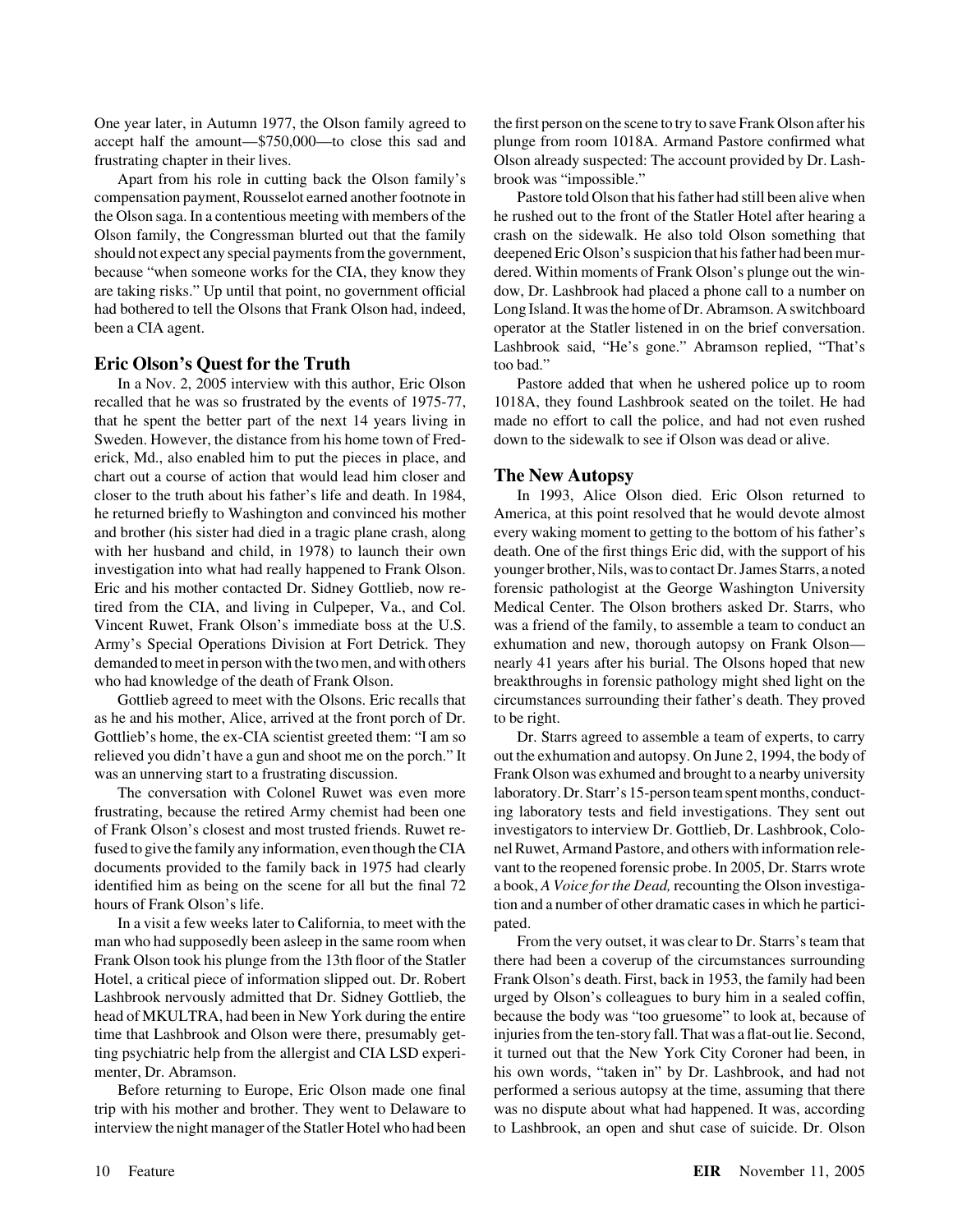had jumped through the closed 13th-floor hotel window. Dr. Dominic DiMaio, who later became the Chief Coroner of Manhattan, told Dr. Starrs's team that he had considered reopening the Olson case himself after the Rockefeller Commission report. But he never followed through.

Through computer simulations and other new techniques, Dr. Starrs's team recreated the fall, and concluded that Dr. Lashbrook's claim that Olson had plunged through the closed window could not have been true. Most important, Dr. Starrs found a severe hematoma above Frank Olson's left eye, which most likely came from a blow from a blunt instrument. It was certainly *not* the result of the fall.

On Nov. 28, 1994, 41 years to the day after Frank Olson's death, Dr. Starrs and his team held a press conference at the National Press Club in Washington, D.C. to release their findings. Speaking for the majority of his team members and for himself, Dr. Starrs described the death of Frank Olson as<br>
"homicide deft, deliberate, and diabolical." [1996, just days after the Olson case was reopened by the

### **The Mysterious Death of William Colby**

On the strength of the new forensic evidence, the Olson brothers hired attorney Harry Huge to take the Frank Olson on. The vest was subsequently found 20 yards away from case to the Manhattan District Attorney, Robert Morgenthau. where the canoe was discovered. Huge's 15-page memo, dated May 12, 1995, summarized the Medical examiners concluded, without a scintilla of Starrs findings, and itemized a string of anomalies in the case, proof, that Colby had suffered a heart attack or a stroke, while which could only be solved through a criminal probe, which canoeing, and had drowned. An intial Associated Press story would allow for witnesses and documents to be subpoenaed. had claimed that Colby had called his wife, who was travelling Finally, on April 19, 1996, the District Attorney informed in Texas, and told her that he was not feeling well, "but that he Huge that a grand jury would be empaneled to probe Frank was going canoeing anyway." An angry Sally Shelton Colby Olson's death. Two Assistant District Attorneys from the refuted the story in every detail. She had spoken to her hus-Manhattan DA's "cold case" squad, Steve Saracco and Daniel band shortly before he left the house, but he had said nothing Bibb, were assigned to reopen the case as a potential ho- about any nocturnal canoeing and had not said he was feelmicide. ing ill.

Bibb sent a letter to the Central Intelligence Agency, request- liam Colby may never be clarified. But there is no question ing all CIA documents pertaining to the Olson death, and that his untimely death came shortly after the letter arrived, indicating that they wished to arrange to interview a number asking for an interview on his recollections of the Frank Olson of former Agency officials about the death of Frank Olson. case. A close friend and former Vietnam-era aide to Colby, Among the ex-CIA people listed in the request were: Dr. John DeCamp, confirmed to this author that Colby had spoken Sidney Gottlieb, Dr. Robert Lashbrook, and former Director to him on numerous occasions about the mind control experi-William Colby. The investigators also sought to interview ments of the U.S. government, and had encouraged him to Col. Vincent Ruwet. pursue his own investigations, first as a Nebraska State Sena-

The meeting with Colby never took place. Within a matter tor, and later as a private attorney. of days, William Colby was dead, the victim of a bizarre Ironically, in 1993, through a mutual friend, Eric Olson canoeing "accident" that has left many people, Colby's wife had received a cryptic message from Bill Colby. Colby said Sally Shelton Colby included, perplexed. simply that if Eric had any questions about the circumstances

1996, William Colby was alone at his home in Rockpoint, Cynical that anyone from the CIA would ever tell him the Md. He left the home, supposedly to take an evening canoeing truth, Eric Olson had passed up the opportunity, and Colby trip on the nearby Wiconico River. Uncharacteristically, he took what he knew about the Olson case to his untimely grave. left a partially eaten dinner and a glass of wine on the table, and left his computer running. When his body was found a **1997** week later on May 6, he was not wearing a life vest. Friends Two further dramatic breaks in the Olson saga came in and neighbors later told authorities that Colby was a meticu- 1997. Eric Olson found out that an Irish author, Gordon lous boater, who never took out his canoe without his life vest Thomas, had written a book in 1989 that contained some



*Manhattan District Attorney.*

Several days into the reopened investigation, Saracco and The actual circumstances surrounding the death of Wil-

According to news accounts, on the evening of April 27, surrounding the death of his father, he should give him a call.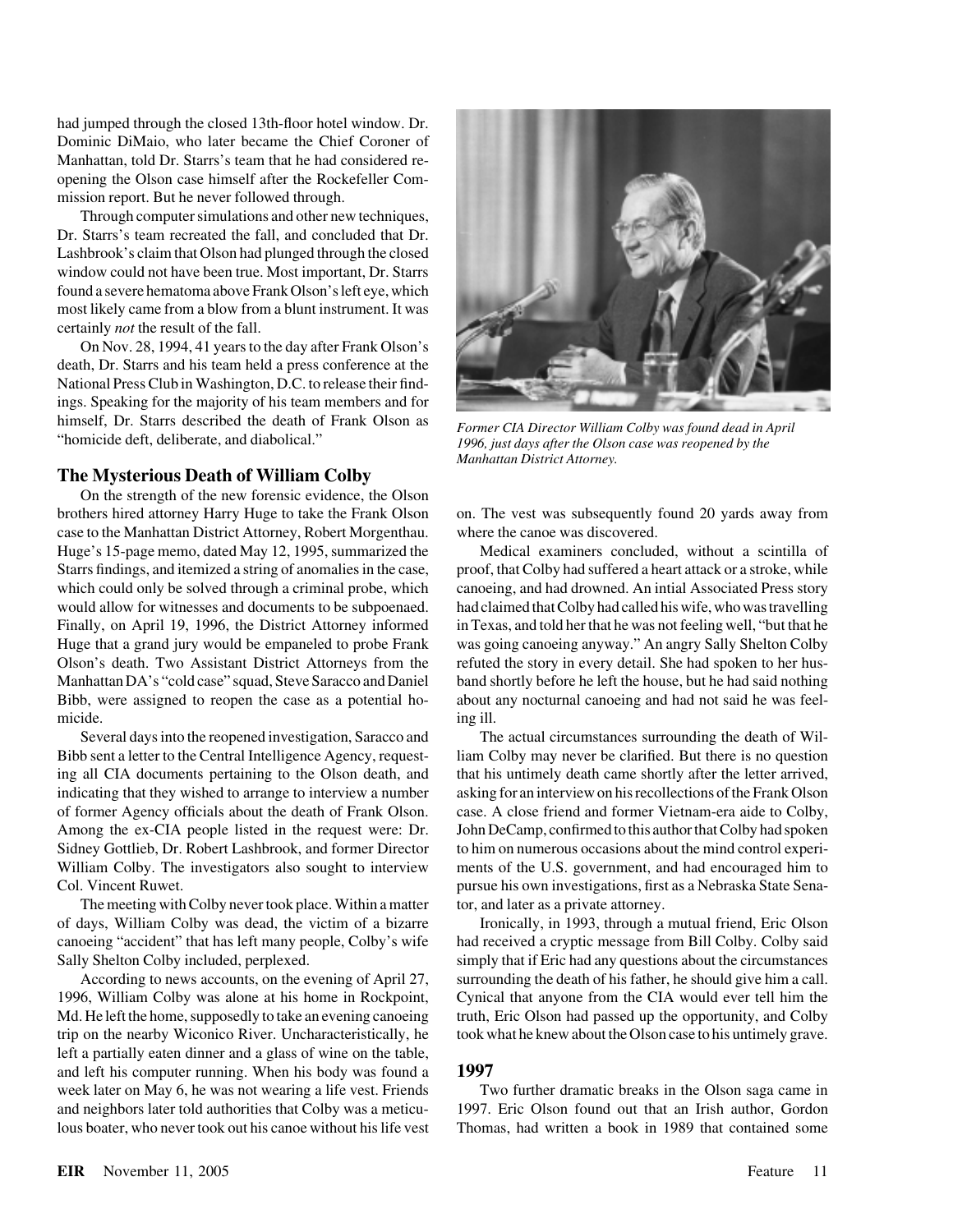where Dr. Gottlieb had spiked his father's glass of Cointreau cumstances surrounding the death are taught as a case study with LSD. According to Thomas's *Journey Into Madness*— at the Mossad Training School outside Tel Aviv...." *The True Story of Secret CIA Mind Control and Medical* Note, parenthetically, that after the Manhattan DA's of-*Abuse,*the third CIA official in attendance, along with Doctors fice reopened its investigation, one of the Assistant DA's Gottlieb and Lashbrook, was Richard Helms. At the time, assigned to the case, Steve Saracco, during the course of his Helms was chief of operations for the CIA's Directorate of investigation, independently corroborated through sources in Plans, the covert action section. He would later be named CIA Israel, that the Mossad did study Frank Olson's death as a Director, and, in that capacity, he would order the shredding picture-perfect, deniable assassination.

the [Deep Creek Lake] seminar passed uneventfully, with cal Medicine at St. Thomas' Hospital, London, England. He Dr. Olson explaining and demonstrating, and Richard Helms, was also a consultant to the British Secret Intelligence Service Dr. Gottlieb and his assistant, Dr. Richard Lashbrook, (MI5/6), largely because of his work in the eliciting of confeslistening...." sions by the Soviets. . . . He told me he had visited Langley

a routine annual review session between CIA officials and Helms and other senior CIA officials. During those visits he their counterparts at the Special Operations Division of the had also met with Dr. Ewan Cameron and, on one occasion, U.S. Army Chemical Corps at Fort Detrick, what was Helms, he had met Dr. Lashbrook and your father, Frank Olson. the boss of CIA covert operations, doing there? "Subsequently Dr. Gottlieb and Frank Olson visited Lon-

Gordon Thomas sent a memorandum to Eric Olson, explain- Porton Down, Britain's main research centre for biological/ ing how he came to learn this previously undisclosed, critical chemical research. Dr. Sargant's interest in the work going detail about the Deep Creek Lake gathering. He identified two on there was to study the psychological implications of mindmen, whom he had come to know very well, as his confidential blowing drugs such as LSD. He told me that he developed a sources on Helms's presence at Deep Creek Lake: Dr. Wil-<br>
rapport with Frank Olson during a number of subsequent visliam Sargant, a noted British psychiatrist who had worked on its Frank Olson made to Britain. Dr. Sargant remarked that secret MI5/MI6 and CIA mind control experiments from the <sup>the</sup> was just like any other CIA spy, using our secret airfields 1940s through the 1970s; and William Buckley, the Beirut to come and go.' Evidence in support of that can be found in CIA station chief, who had been kidnapped and tortured to Frank Olson's passport.... death by terrorists in the mid-1980s. Earlier, as Richard "From time to time, he referred to the death of your father Helms's deputy, Buckley had been directly involved in the and, as I clearly recall, he said his paperwork on the case had mind control program, working closely with Dr. Gottlieb, been handed over to the competent authorities in the British et al. Secret Intelligence Service.

added detail of Richard Helms's presence at the Deep Creek from all he had learned from the MI5 and his own contacts in Lake session. Thomas's extensive discussions with Dr. Washington, there was a strong prima facie case that Frank Sargant, whose 1957 book *Battle for the Mind—the Physiol-* Olson had been murdered. Sargant believed that Frank Olson *ogy of Conversion and Brainwashing* was a virtual how-to- could also have been given a cocktail of drugs that included do-it manual for mass social engineering and brainwashing, more than LSD. He said he knew that Dr. Gottlieb had been dramatically broke open the Olson case. In telling his story to researching into slow-acting depressants which, when taken, Thomas, Dr. Sargant also confessed his own, pivotal role in could drive a person to suicide. the Olson murder. "He also believed that, from his own meetings with Frank

memorandum, the full text of which is posted on the website become a whistle-blower if he believed that what was happenof the Frank Olson Legacy Project (www.frankolsonpro- ing was wrong. . . ." ject.org). Then comes the clincher, which revealed Sargant's own

rounding your father, I was a senior BBC writer/producer "In the summer of 1953 Frank Olson travelled to Britain, once employed by the Science Department. Dr. Sargant was en- again to visit Parton Down. Sargant met with him. Olson said gaged by me as a consultant for a number of programmes. he was going to Europe to meet with a CIA team led by Dr. A relationship developed between us that became close and Gottlieb. By then Sargant had learned that Frank Olson was remained so until his death in 1988. . . . I am assured that acting deputy head of SO (Special Operations). . . . because of the highly unusual circumstances of your father's "Sargant saw Frank Olson after his brief visit to Norway death, the details have remained on file with several of the and West Germany, including Berlin, in the summer of 1953.

startling new information about the Deep Creek Lake meeting above-mentioned agencies, specifically the Mossad. The cir-

of the entire CIA file on the mind control experiments. The Thomas memorandum continues: "At the time we As Thomas reported on page 160, "The first three days of spoke of your father, Dr. Sargant was Director of Psychologi-If, as the CIA claimed, the Deep Creek Lake session was several times and had met with Dr. Sydney Gottlieb, Richard

On Nov. 30, 1998, after a year of correspondence, author don and, according to Dr. Sargant, he accompanied them to

The Gordon Thomas memo opened up far more than the "Time and again Dr. Sargant expressed the view that,

It is therefore worth quoting extensively from the Thomas Olson, there was a very real possibility that your father could

"In the 1950-60 period that is relevant to the events sur- role in the events of the final months of Frank Olson's life: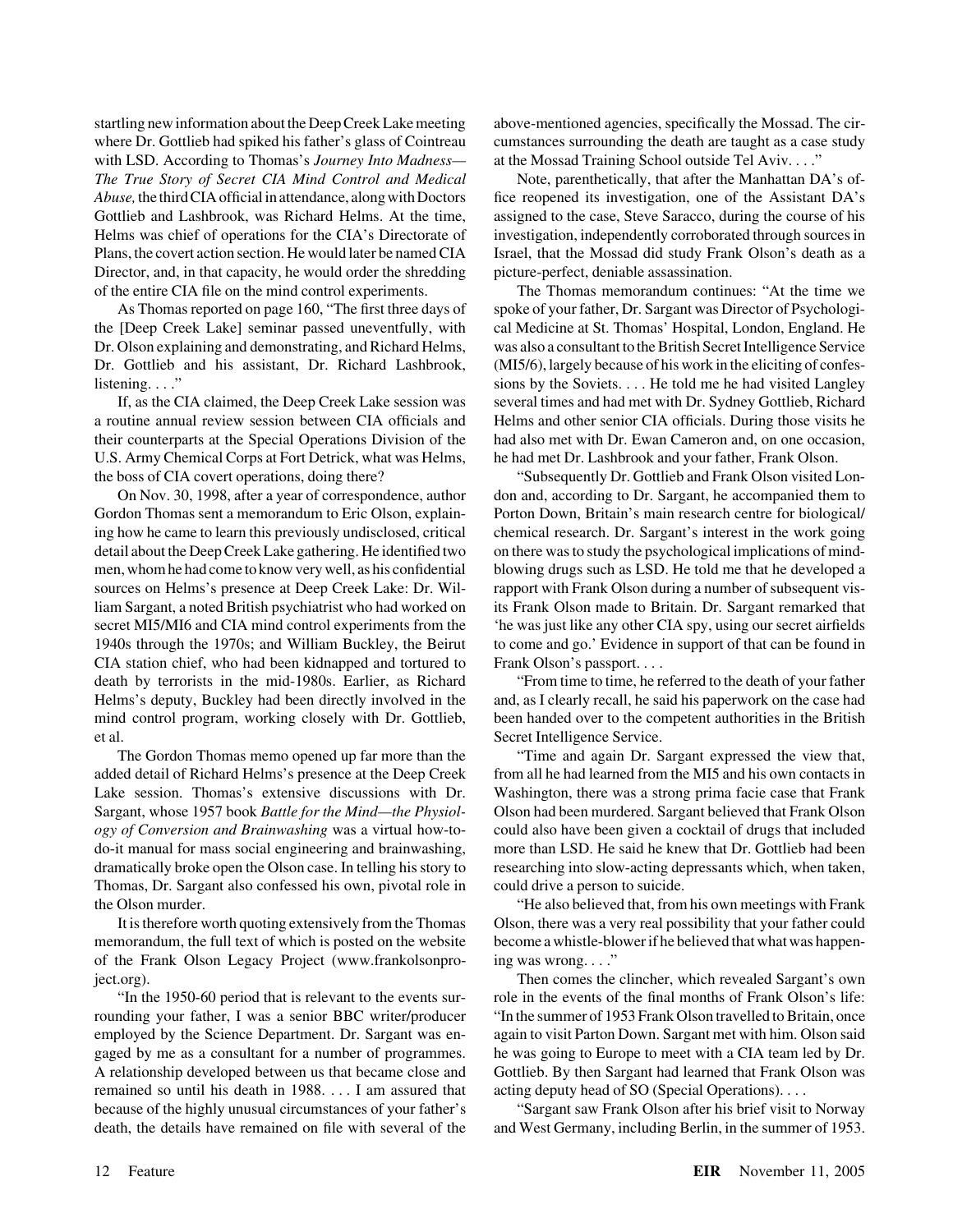1 December 1953

MEMORANDUM FOR: Inspector General

**SUBJECT:** 

Use of LSD

1. Pursuant to your request, Dr. Willi-Gibbons, Chief, TSS, was contacted on the evening of 30 November 1953 conceil the points hereinafter noted.

2. Dr. Gibbong) has impounded all LSD material in CIA Headquarters in a safe adjacent to his desk. 'No one clse has the combination to this safe; the material was so impounded on 29 November 1953.

3. Dr. Gibbons stated that he is stopping any LSD tests which may have been instituted or contemplated under CIA auspices. A cable will be sent to the field on 1 December 1953 to this effect.

4. Only two (2) field stations, Manila and Atracia have LSD material. There is none in Germany although Mr. William Harvey recently expressed interest in the subject. A cable to the field on 1 December 1953 will instruct the field as to non-use and request data as to how much is on hand and who has custody and access.

5. CIA has furnished a limited quantity of LSD to Mr. George White, Chief of New York District, Narcotics Division, Treasury Department, Dr. Gibbons does not now know the exact amount in Mr. White's possession. White is fully cleared according to Dr. Gibbons.

6. In summary, LSD material over which CIA has or had distributive responsibility is located in four places: (a) Dr. Gibbons' safe, (b) Manila, (c) Atsugi, and (d) that in possession of George White; Exact amounts in each location are not yet available,

7. There are several "grants in aid" units and individuals in the United States doing research with LSD. None of these received

*An excerpt from a CIA memorandum on the use of LSD, obtained by Eric Olson.* newly declassified CIA documents about

He said he was concerned about the psychological changes in Jacobo Arbenz. Frank Olson. In Sargant's view, Olson, primarily a research- Among the declassified documents obtained by the Nabased scientist, had witnessed in the field how his arsenal of tional Security Archive, a Washington, D.C. think tank, was drugs, etc. worked with lethal effect on human beings (the a late 1953 CIA assassination manual. 'expendable' SS men, etc.). Sargant believed that for the first Under a subhead "2. Accidents," the manual read: "For time Olson had come face to face with his own reality. secret assassination, either simple or chase, the contrived

pared. The shock of what he witnessed, Sargant believed, was investigated. all the harder to cope with given that Frank Olson was a "The most efficient accident," the manual continued, "in patriotic man who believed that the United States would never simple assassination, is a fall of 75 feet or more onto a hard sanction such acts. . . . surface. Elevator shafts, stair wells, unscreened windows and

times in 1953 with Frank Olson at Sargant's consulting rooms outcry, playing the 'horrified witness,' no alibi or surreptiin Harley Street, London. These were not formal patient/doc- tious withdrawal is necessary. . . . Care is required to insure tor consultations, but rather Sargant trying to establish what that no wound or condition not attributable to the fall is dis-Frank Olson had seen and done in Europe. Cernible after death. . . .

dergone a marked personality change; many of Olson's symp- may be used [2 words excised] to prepare him for a contrived toms—soul searching, seeking reassurance, etc., were typical accident of any kind." of that, Sargant told me. Several paragraphs later, under subhead "3. Drugs," the

"He decided that Frank Olson could pose a security risk if he continued to speak and behave as he did. He recommended to his own superiors at SIS that Frank Olson should no longer have access to Porton Down or to any ongoing British research at the various secret establishments Olson had been allowed prior free access to.

"Sargant told me his recommendation was acted upon by his superiors. He was also certain that his superiors, by the nature of the close ties with the CIA, would have informed Richard Helms and Dr. Gottlieb of the circumstances why Frank Olson would no longer be given access to British research. Effectively a substantial part of Frank Olson's importance to the CIA had been cut off.

"When Dr. Sargant learned of Frank Olson's death—I recall him telling me it came in a priority message from the British Embassy in Washington, Sargant came to the immediate conclusion that Olson could only have been murdered. I recall him telling me that in many ways the staged death was almost classic."

Classic, indeed. In May 1997, around the same time that Eric Olson had begun his correspondence with Gordon Thomas, the *New York Times* had published a frontpage story by Tim Weiner, reporting on the 1954 CIA-orchestrated coup d'état in Guatemala against the government of

"Sargant told me he believed Frank Olson had witnessed accident is the most effective technique. When successfully murder being committed with the various drugs he had pre- executed, it causes little excitement and is only casually

"I remember Sargant telling me that he spoke several bridges will serve. . . . If the assassin immediately sets up an

"Sargant's own conclusion was that Frank Olson had un- "If the subject's personal habits make it feasible, alcohol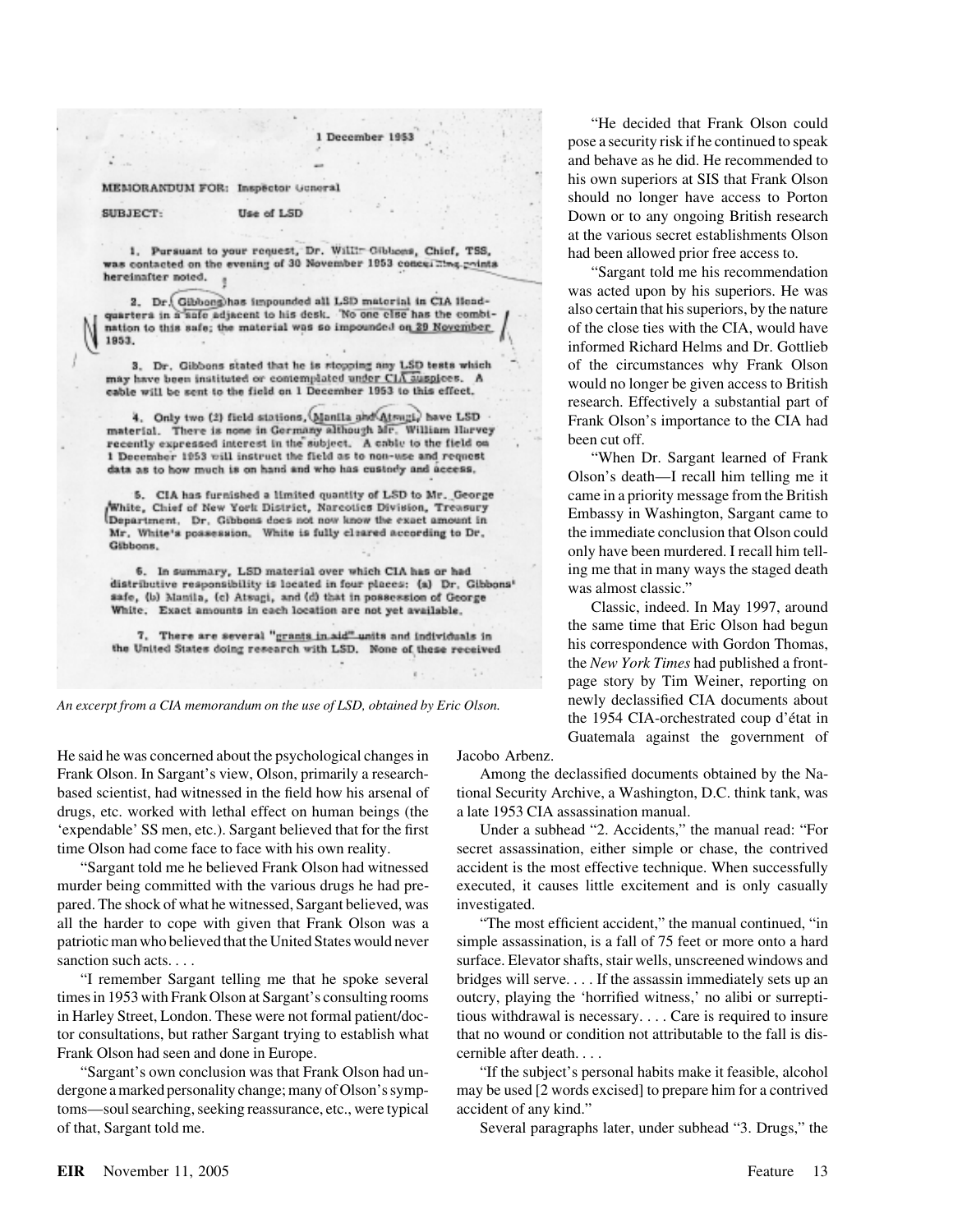out stage, and the cause of death will often be held to be with the results readily observed." acute alcoholism."

And finally, under subhead "5. Blunt weapons." "Blows **Closure** should be directed to the temple, the area just below and In early May 2001, Eric Olson received an unexpected behind the ear, and the lower, rear portion of the skull." telephone call from one of his father's oldest friends and clos-

that had been handed over to the Olson family by William served with Frank Olson during World War II, when the two Colby in their July 1975 meeting, were two eyewitness ac- men "had designed the protective gear worn by U.S. troops counts of Frank Olson's final days, which took on special in the Normandy invasion in case they were met by biological meaning when cross-gridded with the CIA's 1953 assassina- weapons" (this quote is from Eric Olson's contemporaneous tion manual. memo on his three-day meeting with Cournoyer).

accompanied Frank Olson to New York, on Nov. 24, 1953, *Times Magazine* story on the Olson case by Michael Ignatieff, for psychiatric consultations with Dr. Harold Abramson. The and had decided, after much soul-searching, to provide Eric consultation was arranged by the CIA's Dr. Lashbrook, who Olson with the missing pieces of the story behind the U.S. also travelled to New York with the two Army Chemical government's murder of his father. Corps men. Ruwet wrote, "We arrived in New York without Olson travelled to Amherst, Mass. and met with incident, proceeded from LaGuardia Airport to Dr. Abram- Cournoyer from May 16-19, 2001. son's office; arrived there approximately 5 p.m. We left Dr. Among the things that Cournoyer revealed to Eric: First, Olson with Dr. Abramson who requested us to come back in sometime in 1946 or 1947, Frank Olson's career turned onto about 1 hour. After an hour we came back and Dr. Abramson a "new path." He went to work for the CIA, and was drawn suggested that we go to a hotel and we told him we had reser- into a program euphemistically called "information revations at the Statler Hotel. He stated that he would come trieval." Under such exotic code-names as BLUEBIRD and up to our room about 10:30 with some sedatives and also ARTICHOKE and MKULTRA, Olson, an expert in chemisuggested that we have a 'high-ball.'. . . cal and biological weaponry, was drawn into work on interro-

bottle of bourbon and some 'Nembutal' for Dr. Olson." the most tight-lipped targets. The drugs and other chemical

made no mention of his instructions to Dr. Olson to take extreme forms of interrogation techniques, often incorporatbourbon and Nembutol, two powerfully interactive sub- ing torture. stances. But he did write the following: "Mr. Olson was in a For most of his time with the CIA programs, Olson repsychotic state when hospitalization was decided upon with mained in the laboratory at Fort Detrick. But beginning in delusions of persecution. There are two aspects in regard to 1950, according to Cournoyer, Olson began travelling abroad, the relationship to the work in which he was engaged. It is taking part in live interrogations of "expendables," wartime well known that it is an occupational hazard to mental stability Nazi criminals, suspected Soviet spies, and double-agents. to be doing the type of work connected with his duties. Guilt Cournoyer told Eric Olson that, following a trip to Europe feelings are well known to occur to a greater or less extent. in July and August of 1953, Frank Olson had come to him in Superimposed on these guilt feelings which are certainly an confidence. Cournoyer still maintained his top secret security occupational hazard is his participation in an experiment clearances, so Olson had no qualms about telling his friend wherein he felt that many of his feelings became overwhelm-<br>that he had been eyewitness to more than one murder-bying. It is well known that many drugs produce this effect. For interrogation. Cournoyer later told two German documentary example, I have had a patient of mine recently attempt suicide filmmakers: "Frank told me, 'Norm, they went to extremes. after taking one capsule of Nembutal. A capsule of Nembutal Did you ever see a man die? I did. People being interrogated contains one and one-half grains. This is a therapeutic dose died.' He told me he was going to leave. He was getting out which is taken by thousands of people daily yet this patient's of the CIA." personality structure was so oriented that one dose of this Cournoyer also told Eric Olson that his father had said material taken by thousands of people daily was sufficient to that he suspected that the United States had used biological have her reach for the box which she did. Fortunately her weapons against North Korea, a charge later explored by two husband was present and caused her to vomit up the capsules. Canadian researchers in a book-length exposé.

manual noted, "In all types of assassination except terroristic, It is certainly conceivable and certainly cannot be excluded drugs can be very effective. If the assassin is trained as a that Mr. Olson's participation in an experiment in which a doctor or nurse and the subject is under medical care, this is drug was administered could in just the same way precipitate an easy and rare method. . . . If the subject drinks heavily, a crisis which would upset the mental processes so that disorimorphine or a similar narcotic can be injected at the passing entation and the lack of mental functioning might be produced

Among the approximately 150 pages of CIA documents est collaborators at Fort Detrick. Norman Cournoyer had

The first document was by Colonel Ruwet. Ruwet had Cournoyer had recently seen an April 1, 2000 *New York*

"At about 10:30 p.m. Dr. Abramson came and brought a gation methods, designed to draw information from even Dr. Abramson's own account, written on Dec. 4, 1953, techniques used in these programs were tied to the most